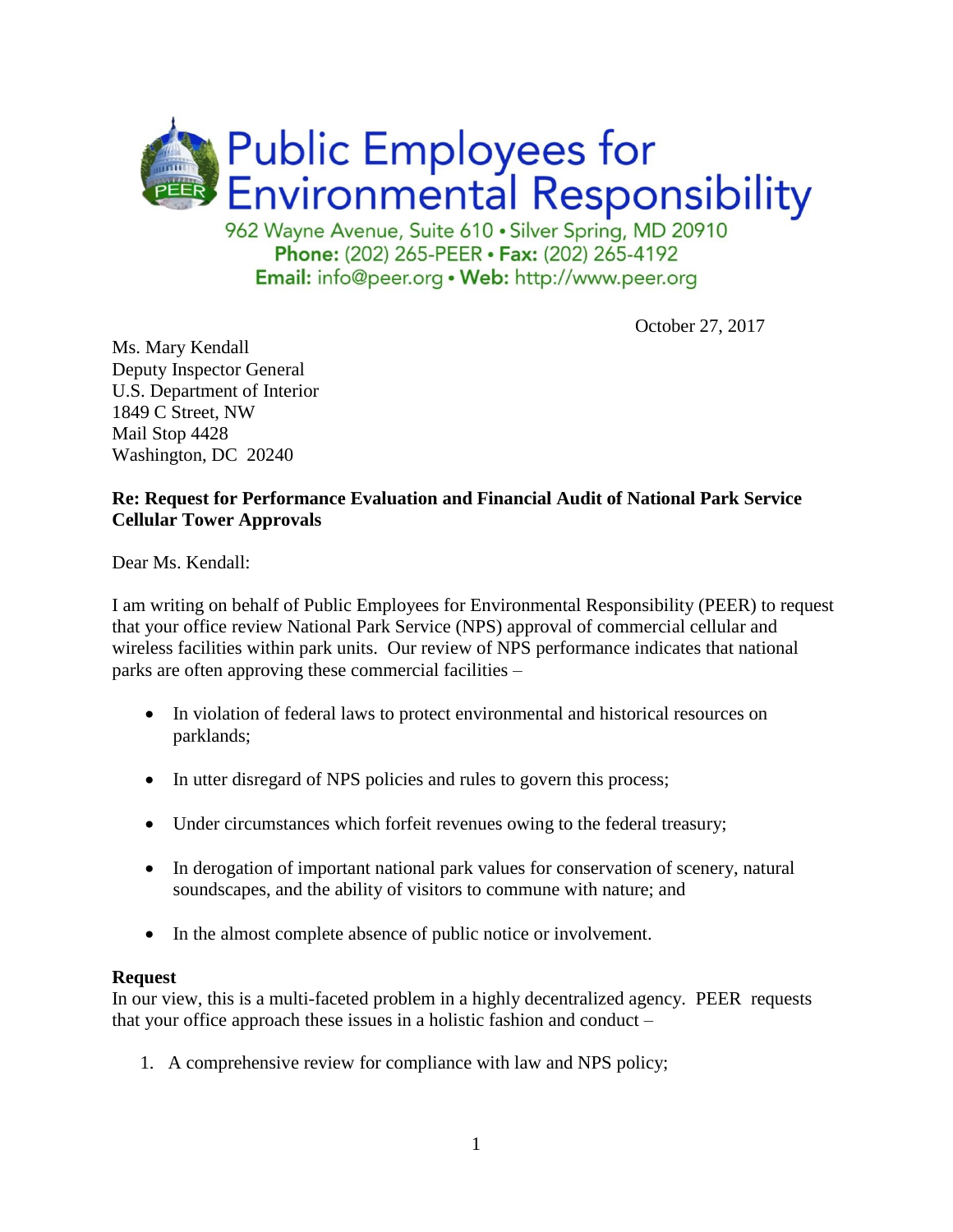- 2. A financial audit of revenue collected and uncollected, as well as to determine whether those funds are properly allocated to the U.S. Treasury; and
- 3. An analysis to develop recommendations for ensuring proper official oversight and meaningful public involvement.

## **Preface**

PEER believes that the systemic approach we have outlined is necessary because of three interrelated dynamics:

First, cellular companies are increasingly seeking placement of their commercial facilities inside national parks in order to spread their coverage areas (a factor often cited in their television and radio ads). In addition, due to the advent of 4G (Fourth Generation) signals requiring greater bandwidth, telecom companies want to upgrade and expand equipment and services even where they existed previously. Consequently, more commercial carriers are reaching out to more parks, even parks largely consisting of designated wilderness, such as Olympic and Mt. Rainier.

Second, NPS exercises little oversight over the telecom programs of individual parks. Tellingly, NPS does not even know which parks have cell towers, how many and where they are located. Further, NPS takes no apparent steps to ascertain whether its policies are followed in individual parks or to take superintendents to task for noncompliance.

Third, individual park superintendents and their staff often have no training in, and a poor understanding of, the relevant laws, NPS policies, and how the approval process is supposed to function. This weakness is compounded by the lack of public notice and involvement in which these factors can be illuminated and considered.

The net result of these factors is that the telecom companies functionally make all of the decisions about location, height, design, and signal coverage. This industry dominance means that park scenery, soundscapes, and serenity values are often needlessly sacrificed. It also means that these companies take financial advantage of unprepared park managers.

### **Rationale**

To underline how thoroughgoing the breakdowns in this process have become we point to Yosemite National Park. While not atypical, Yosemite exhibits nearly every aspect of the failures a national park can encounter.

Documents obtained by PEER under the Freedom of Information Act FOIA) indicate that Yosemite –

#### *1. Lacks a Management Structure*

Over the years, Yosemite has approved construction of six cellular towers. The park claims that it owns four of the towers, a stance that would put this national park into the telecom business.

Park management does not know who owns one tower and believes that Verizon owns the sixth tower, according to emails we obtained.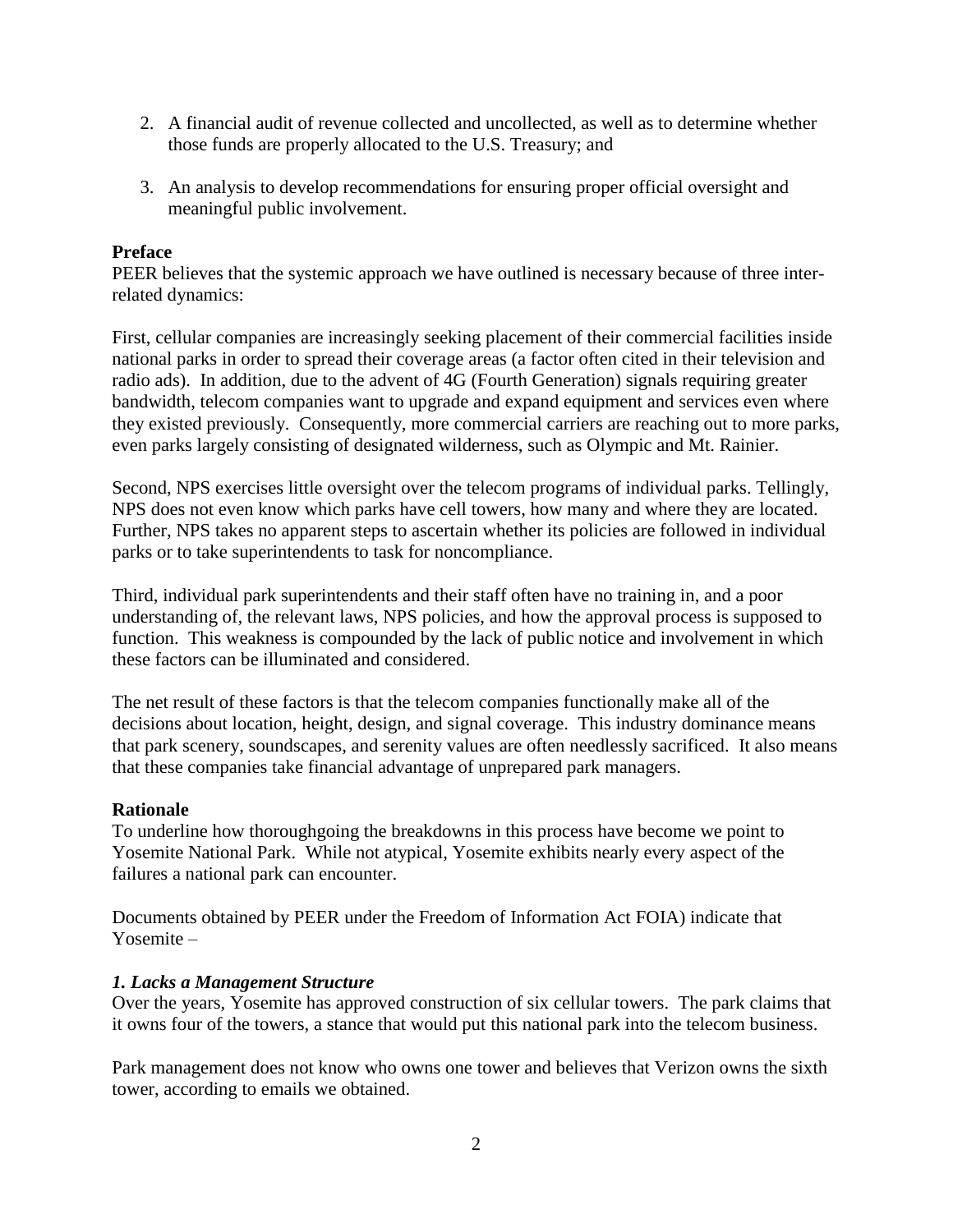Both Verizon and AT&T have made apparently illegal transfers of towers and rights-of-way to third parties.

In addition, there is confusion about rental income collected by Verizon from companies colocating on these towers.

Moreover, Yosemite National Park has approved all of these facilities with Special Use Permits carrying nominal fees. From 1996 onward, Yosemite should have issued right-of-ways (ROWs) which allow consideration of market value. Further, Park emails indicate that there is some concern about companies' delinquency in paying even these Special Use Permit fees.

We believe that Yosemite was alerted to the need for ROWs by the PEER FOIA asking for copies of them. Consequently, Yosemite is now scrambling to issue at least 14 new ROWs.

Until they are finally drafted, however, we cannot compare what Yosemite has been collecting versus the current fair market value of these ROWs. Yosemite "just received the appraisal report" for Verizon's Yosemite sites (according to a September 15, 2016 park e-mail to a Verizon contractor). As a result, we do not know whether Yosemite will finally start collecting the current fair market value of Verizon's and the other companies' ROWs. Nor do we know how much revenue has already been lost to the U.S. Treasury.

### *2. Appears to Have Violated Federal Law*

The two laws at issue are the National Environmental Policy Act (NEPA) and the National Historic Preservation Act (NHPA).

With respect to NEPA, in 2010 the Park completed an Environmental Assessment (EA) for a "Parkwide Communications Data Network." Two points about this EA:

1) Some of Yosemite's towers had already been constructed by the time this EA was done; and

2) This EA explicitly excluded cellular matters.

Nonetheless, the Park continued to "tier" off this inapplicable EA as it approved more cellular installations.

In addition, the Park issued inappropriate Categorical Exclusions (Cat-Ex) from NEPA, such as approving a wholly new tower under a Cat-Ex for "Upgrading or adding new overhead utility facilities to existing poles, or replacement poles which do not change pole line configurations."

The NHPA violations were even more blatant. For example, Yosemite Valley, a National Historic Site, contains unsightly cell equipment installed without the proper historic resource review. Instead, Park officials repeatedly self-certified compliance with NHPA without required consultation with the California State Historic Preservation Office.

Finally, documents show that Yosemite officials repeatedly self-certified compliance with both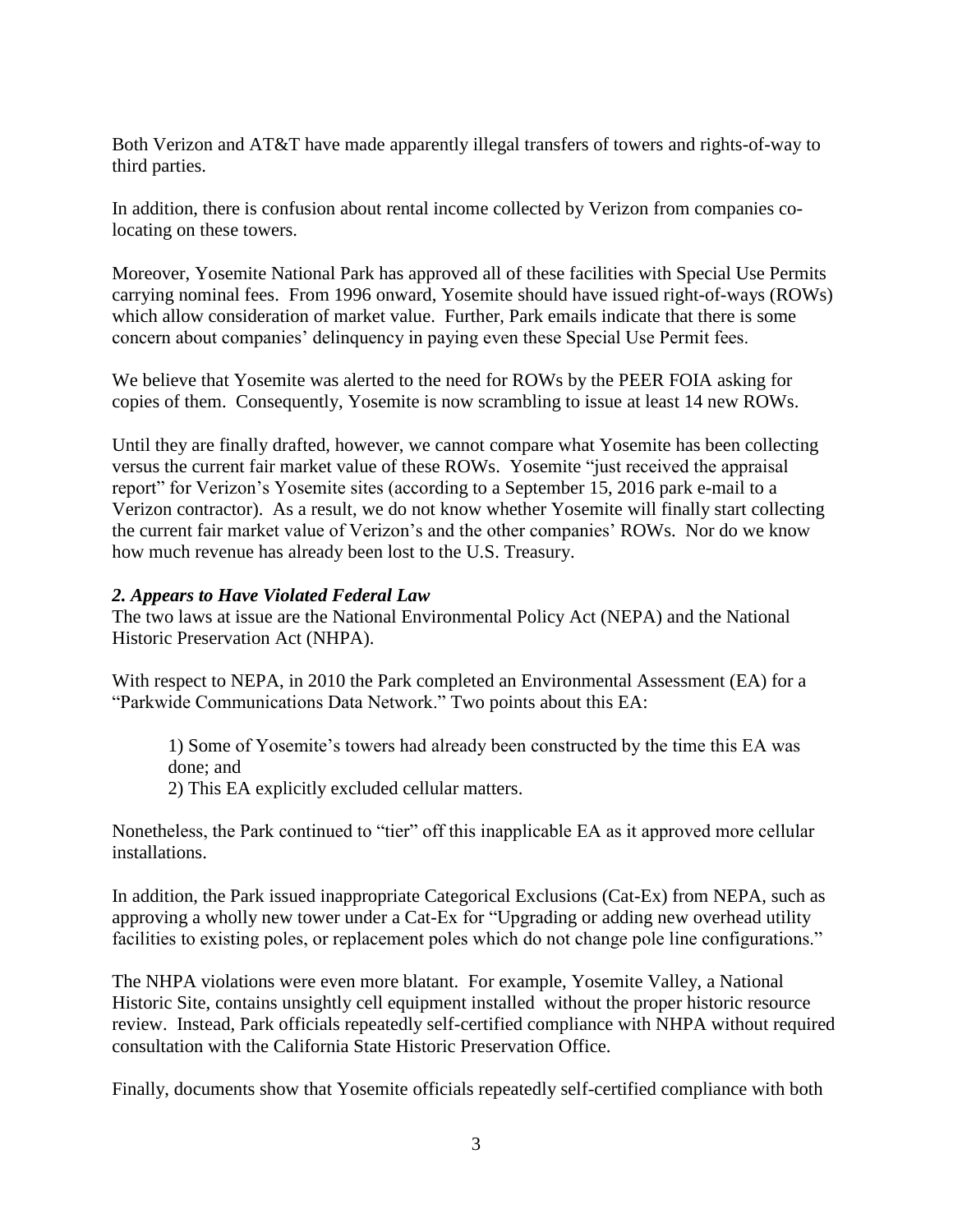statutes despite flagrant non-compliance.

# *3. Completely Disregards NPS Policies*

Besides the absence of ROWs, the Park ignored the requirements of NPS Reference Manual (RM) 53, which stipulates that companies file a SF-299 application for cellular facilities with the park containing –

- $\checkmark$  Maps showing the "before" and "after" service levels and signal strength for the proposed wireless telecommunication facility (WTF);
- $\checkmark$  Maps showing all other WTF sites and their coverage operated by the applicant up to a 15 mile radius;
- $\checkmark$  Propagation maps from the applicant showing its proposed buildout of sites within a 15 mile radius of the proposed site within the next five years;
- $\checkmark$  Schematic site plans and elevations showing the equipment and antennas to be installed; and
- $\checkmark$  Realistic photo-simulations depicting what the proposed WTFs would look like after installation.

This process was absent in every Yosemite cell tower approval.

In addition, the Park had no documents reflecting its compliance with NPS policies protecting soundscape and scenery.

Finally, Yosemite did not even comply with its own "Guidelines for the Siting, Design, Construction and Operations of Wireless Telecommunications Facilities." It is unclear why Yosemite developed these park-specific guidelines if it had no intention of paying any attention to them.

# *4. Blocked Public Involvement*

NEPA Fundamentals (p. 12 of the NEPA Handbook of 2015) provide: "Public involvement is a key component of the NEPA process. The White House Council on Environmental Quality regulations require agencies to "encourage and facilitate public involvement to the fullest extent possible in making decisions…"

Similarly, NHPA (through the Section 106 regulations) emphasizes early public input: "The agency official shall ensure that the section 106 process is initiated early in the undertaking's planning, so that a broad range of alternatives may be considered during the planning process."

Further, RM-53 (Page A5-51) also requires that following receipt of the SF-299 application, the Park must provide notice to "other Telecommunication companies and other interested parties." In addition, notice must be sent to the Park's "list of potential interested parties" (if the Park has